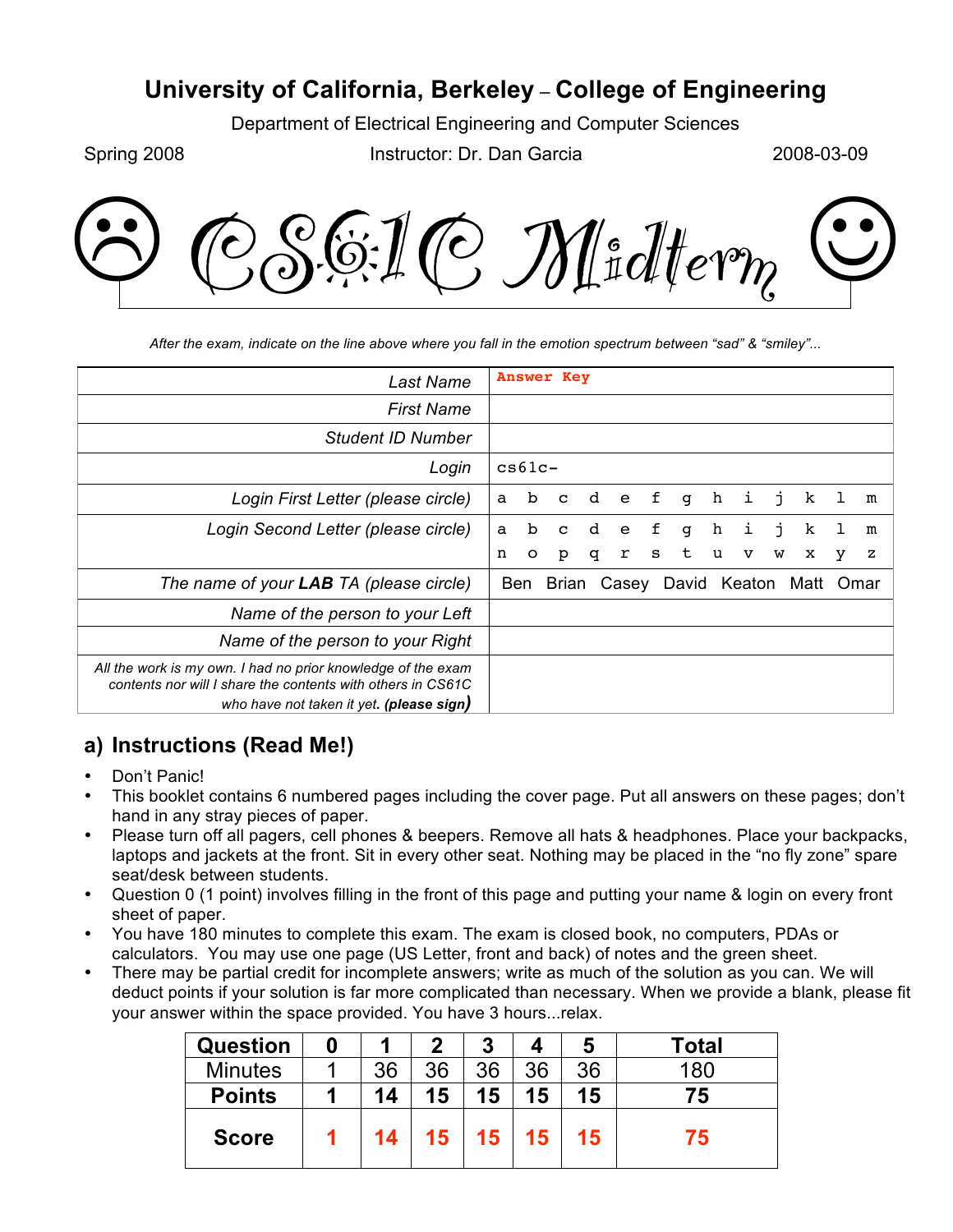| Name: |                  | <b>Answers</b>                  |                                                                               | $Login: cs61c-$                                                                |  |  |  |  |  |  |
|-------|------------------|---------------------------------|-------------------------------------------------------------------------------|--------------------------------------------------------------------------------|--|--|--|--|--|--|
|       |                  |                                 | Question 1: Potpourri: hard to spell, nice to smell (14 pts, 36 min)          |                                                                                |  |  |  |  |  |  |
|       |                  |                                 | Questions (a) and (b) refer to the C code to the                              | #define val 16                                                                 |  |  |  |  |  |  |
|       |                  |                                 | right; pretend you don't know about MIPS yet.                                 | char $arr[] = "foo";$                                                          |  |  |  |  |  |  |
|       |                  |                                 | a) In which memory sections (code, static, heap,                              | void foo(int $arg$ ){                                                          |  |  |  |  |  |  |
|       |                  | stack) do the following reside? |                                                                               | char *str = $(char * )$ malloc $val$ ;                                         |  |  |  |  |  |  |
|       | arg stack        | arr static                      |                                                                               | char *ptr = $arr;$                                                             |  |  |  |  |  |  |
|       | *str <b>heap</b> | val <b>code</b>                 |                                                                               |                                                                                |  |  |  |  |  |  |
|       |                  |                                 | b) Name a C operation that would treat $\alpha$ r and $\beta$ tr differently: | $size of size of (arr) != size of (ptr)$<br>++ (arr++ crashes, ptr++ does not) |  |  |  |  |  |  |
|       |                  |                                 |                                                                               |                                                                                |  |  |  |  |  |  |

| You peek into the <i>text</i> part of an a, out file and see that the left six bits of an instruction are 0x02. |                                         |  |
|-----------------------------------------------------------------------------------------------------------------|-----------------------------------------|--|
| As a result of executing this instruction                                                                       | opcode=0x02 $\rightarrow$ jump 2^28 - 4 |  |
|                                                                                                                 |                                         |  |

| c) what s the <i>most</i> that your PC could change? Be exact.<br>d) What is the <i>least</i> ?                                            |        |                                 |  |
|--------------------------------------------------------------------------------------------------------------------------------------------|--------|---------------------------------|--|
| e) Write a $q$ et $p$ function, which returns the address<br>of the jal instruction calling it.<br>(two instructions should be sufficient) | qetPC: | addiu $$v0, $ra, -4$<br>jr \$ra |  |

f) Which of the *best-*, *first-*, *next*-fit schemes would succeed for **all 5** of the following sequence of malloc and free requests on a malloc-able region of memory only 8 bytes long? Circle those that would and show the resulting contents of memory for each one. E.g., After the "a=malloc(4)" call, all schemes should have the *leftmost* 4 boxes labeled "a". A pencil is useful (or draw "a" lightly).

| $a = \text{malloc}(4)$ ; $b = \text{malloc}(1)$ ; free(a); $c = \text{malloc}(3)$ ; $d = \text{malloc}(4)$ ; |  |  |          |  |  |                               |  |           |  |              |  |              |  |  |  |          |  |  |  |  |
|--------------------------------------------------------------------------------------------------------------|--|--|----------|--|--|-------------------------------|--|-----------|--|--------------|--|--------------|--|--|--|----------|--|--|--|--|
|                                                                                                              |  |  |          |  |  | $ c $ $ c $ $ c $ $ c $ $ c $ |  |           |  | $\mathbf{C}$ |  | $\mathbf{b}$ |  |  |  |          |  |  |  |  |
|                                                                                                              |  |  | best-fit |  |  |                               |  | first-fit |  |              |  |              |  |  |  | next-fit |  |  |  |  |

g) In one sentence, why can't we use automatic memory management in C?

**C is weakly typed; any variable could be a pointer.**

h) To reduce complexity for your software company, you delete the *Compiler*, *Assembler* and *Linker* and replace them with a single program, CAL, that takes all the source code in a project and does the job of all three for *all* the files given to it. Overall, is this a good idea or bad idea? Why or why not?

\_\_\_\_\_\_\_\_\_\_\_\_\_\_\_\_\_\_\_\_\_\_\_\_\_\_\_\_\_\_\_\_\_\_\_\_\_\_\_\_\_\_\_\_\_\_\_\_\_\_\_\_\_\_\_\_\_\_\_\_\_\_\_\_\_\_\_\_\_\_\_\_\_\_\_\_\_\_\_\_\_\_\_\_\_

**BAD idea! A change to only one file requires recompiling/reassembling all!**

\_\_\_\_\_\_\_\_\_\_\_\_\_\_\_\_\_\_\_\_\_\_\_\_\_\_\_\_\_\_\_\_\_\_\_\_\_\_\_\_\_\_\_\_\_\_\_\_\_\_\_\_\_\_\_\_\_\_\_\_\_\_\_\_\_\_\_\_\_\_\_\_\_\_\_\_\_\_\_\_\_\_\_\_\_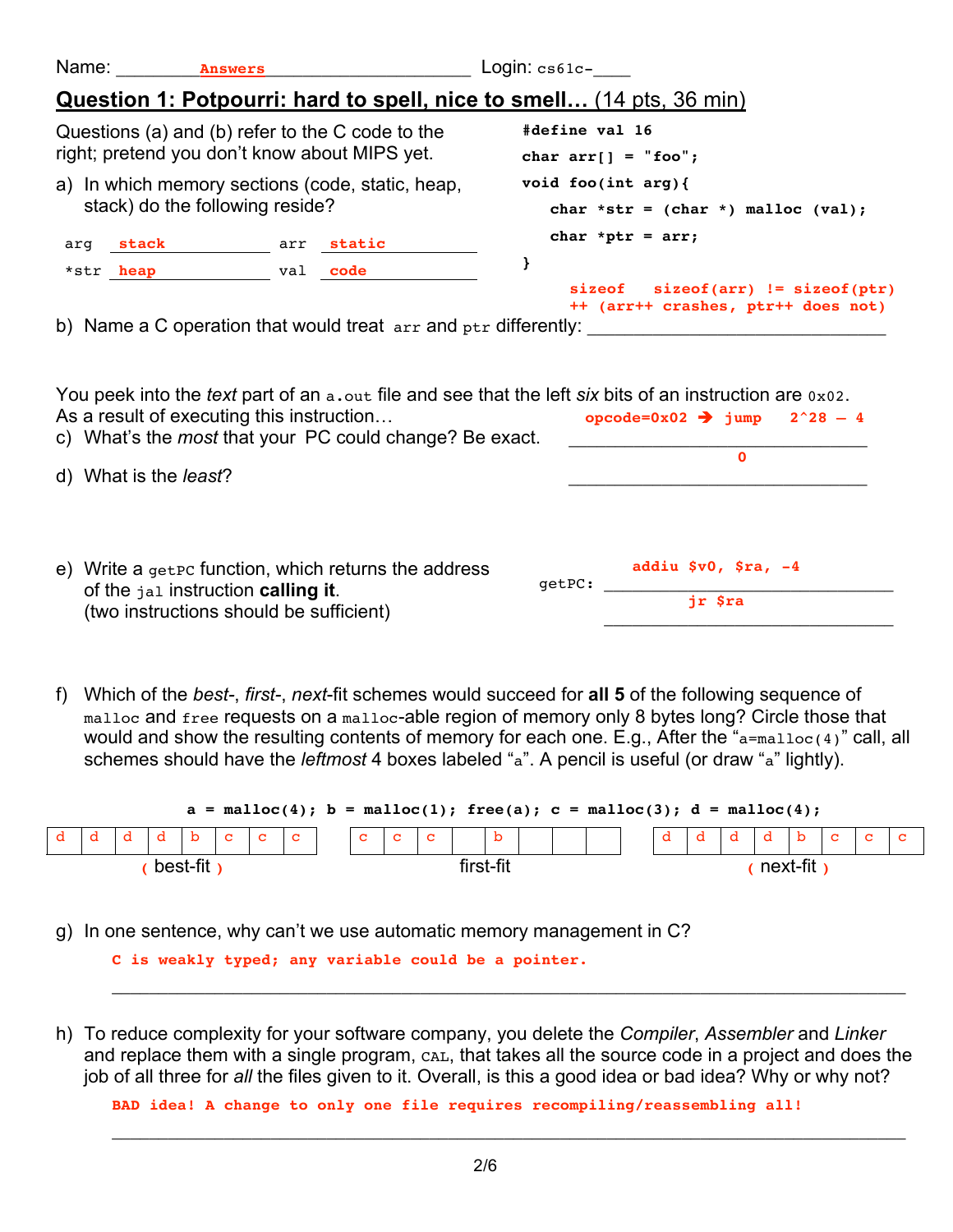Name: **Answers Answers Login:** cs61c-

## **Question 2: Player's got a brand new bag…** (15 pts, 36 min)

We want to add an inventory system to the adventure game so that the player can collect items. First, we'll implement a *bag* data structure that holds *items* in a linked list. Each item t has an associated weight, and each bag  $t$  has a max weight that determines its holding capacity (see the definitions below). In the left text area for  $i$ tem node t, define the necessary data type to serve as the nodes in a **linked list** of items, and in the right text area, add any necessary fields to the bag t definition.

```
typedef struct item {
      int weight;
      // other fields not shown
} item_t;
```

|                          | typedef struct bag {          |
|--------------------------|-------------------------------|
| typedef struct item node | int max weight;               |
| $//$ (a) FILL IN HERE    | int current weight;           |
|                          | // add other fields necessary |
| item_t *item;            | // (b) FILL IN HERE           |
| struct item node *next;  | item node t *contents;        |
| item_node_t;             | bag t;                        |

c) Complete the add\_item() function, which should add item into bag **only** if adding the item would not cause the weight of the bag contents to exceed the bag's max\_weight. The function should return o if the item *could not* be added, or 1 if it succeeded. Be sure to update the bag's current\_weight. You do not need to check if  $_{\text{malloc}}$ () returns  $_{\text{NULL}}$ . Insert the new item into the list wherever you wish.

```
int add_item(item_t *item, bag_t *bag) {
                      item->weight + bag->current_weight > bag->max_weight
 if ( ___________________________________________________________________________ ) {
            return 0;
      }
                                    (item_node_t *) malloc( sizeof(item_node_t) );
     item node t *new node =
      // Add more code below…
      new_node->item = item;
      new_node->next = bag->contents;
      bag->contents = new_node;
      bag->current_weight += item->weight;
      return 1;
}
```
(d) Finally, we want an empty\_bag() function that frees the bag's linked list but **NOT** the memory of the items themselves and **NOT** the bag itself. The bag should then be "reset", ready for add\_item. Assume that the operating system immediately fills any freed memory with garbage. Fill in the functions below.

| void empty_bag(bag_t *bag) {<br>bag->contents                             | item node t *c<br>void free contents(                            |
|---------------------------------------------------------------------------|------------------------------------------------------------------|
| free contents (                                                           | // FILL IN HERE                                                  |
| // FILL IN HERE<br>bag->current weight = $0;$<br>$bag$ ->contents = NULL; | if $(c == NULL)$ return;<br>free contents (c->next);<br>free(c); |
|                                                                           |                                                                  |
|                                                                           |                                                                  |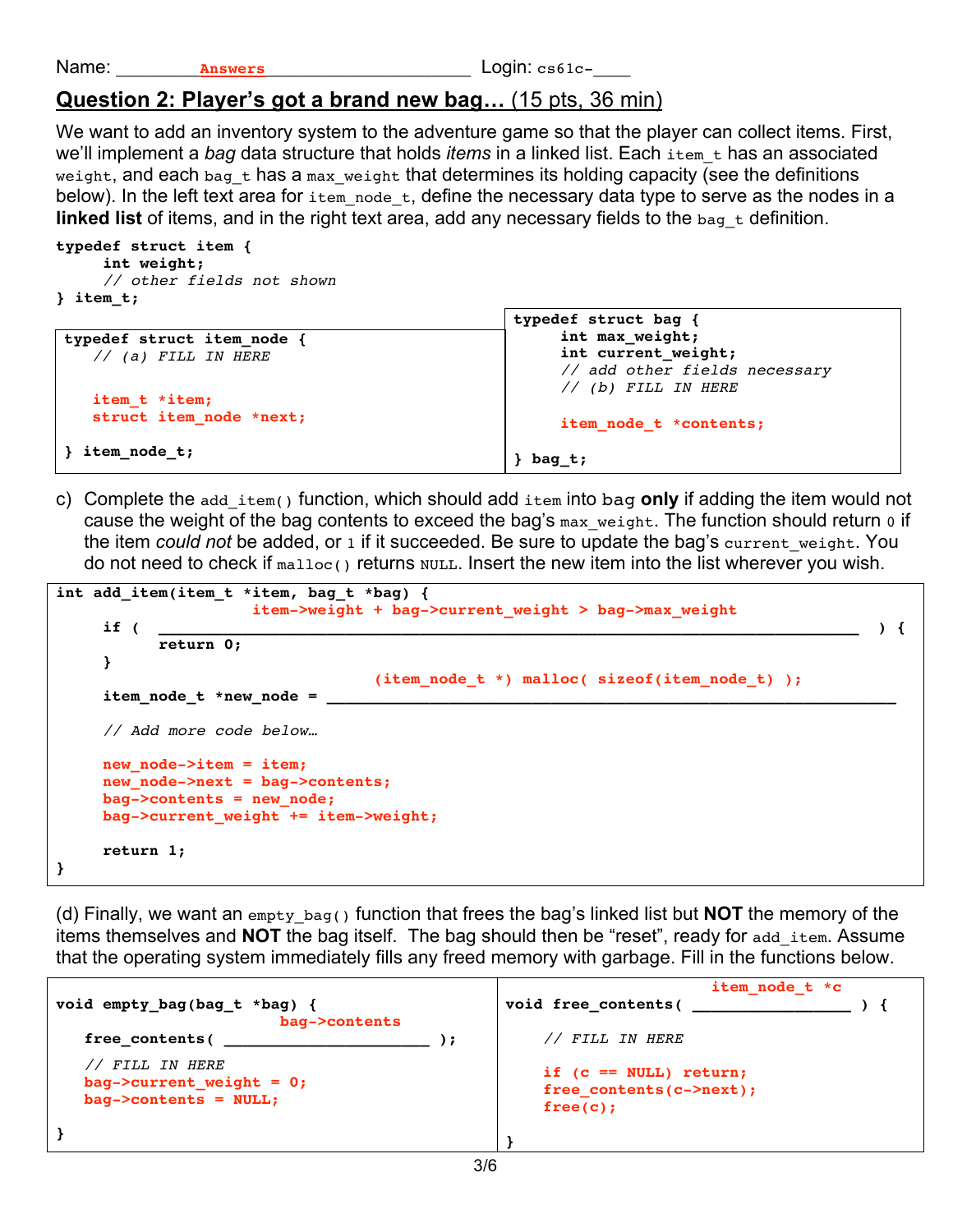| Name: |  |
|-------|--|
|       |  |

Answers **Answers Login:** cs61c-

## **Question 3: You won't mind this question one bit!** (15 pts, 36 min)

We wish to implement a **bit** array, where we can read and write a particular *bit*. Normally for read/write array access, we would just use bracket notation (e.g.,  $x=A[5]$ ;  $A[5]=y$ ;), but since a bit is *smaller* than the smallest datatype in C, we have to design our own GetBit() and SetBit() functions. We'll use the following typedefs to make our job easier:

**typedef uint8\_t bit\_t;** *// If it's a single bit, value is in least significant bit.* **typedef uint32\_t index\_t;** *// The index into a bit\_t array to select which bit is used*

E.g., imagine a 16-bit bit array: bit t A[2]; A[1]=0x82; A[0]=0x1F; Internally, A would look like this:

| <b>Array A:</b> $1   0   0   0   0   0   1   0   0   0   0   1   1   1   1   1$                   |  |  |  |  |  |  |  |  |
|---------------------------------------------------------------------------------------------------|--|--|--|--|--|--|--|--|
| <b>Bit index:</b> 15 14 13 12 11 10 9 8 7 6 5 4 3 2 1 0                                           |  |  |  |  |  |  |  |  |
| GetBit(A, 0) Would return 1, as would GetBit(A, 1), GetBit(A, 2), GetBit(A, 3), and GetBit(A, 4). |  |  |  |  |  |  |  |  |

GetBit(A,5) Would return 0, as would GetBit(A,6), GetBit(A,7), and GetBit(A,8). Etc.

- a) How much space would the largest **usable** bit array take up? **512 MiB** "Usable" means we could read and write every bit in the array. Express your answer in IEC format. E.g., 128 KiB, 32TiB, etc.
- b) Write SetBit in C. *You may not need to use all the lines.*

```
void SetBit(bit_t A[], index_t n, bit_t b) { // b is either 0 or 1
        A[n/8] = ( A[n/8] & ~(1 << (n%8)) ) | (b << (n%8)); // The one liner. Or …
 _____________________________________________________________________
       uint32_t byte_index = n/8; // (1) Find out which byte we want uint8_t bit_index = n%8; // (2) Find where within that byte
                                      uint8_t bit_index = n%8; // (2) Find where within that byte is the bit
    _________________________________________________________________________
        A[byte_index] &= ~(1 << bit_index); // (3) Reset that bit in the byte
    _________________________________________________________________________
        A[byte_index] |= b << bit_index; // (4) Assign that bit in the byte
    _________________________________________________________________________
```
- **}**
- c) Write GetBit(bit t A[], index t n) in MAL;  $\frac{1}{5}$ v0 should be 1 if the bit is on, and 0 if it's off. Hint: it might help if you start from the  $srlv$  and work backwards.

|         | sr1  | \$t0, \$a1, 3          | $#$ \$t0 = byte index = $n/8$                        |
|---------|------|------------------------|------------------------------------------------------|
| GetBit: |      | \$tO,                  |                                                      |
|         | addu | \$tl, \$aO, \$tO       | $#$ \$t1 = A + byte index                            |
|         |      | Stl,                   | #                                                    |
|         | 1bu  | \$t2, 0 (\$t1)         | $#$ \$t2 = byte = *(A+byte index) = A[byte index]    |
|         |      | \$t2,                  |                                                      |
|         |      | andi \$t3, \$a1, 7     | $#$ \$t3 = bit index = $n$ $88$                      |
|         |      | St3,                   |                                                      |
|         |      | $srlv$ $$v0, $t2, $t3$ | $#$ \$v0 = byte >> bit index (slide bit to lsb slot) |
|         |      | $srlv$ $$v0, $t2, $t3$ | # "srlv rd, rt, rs" means (in C): rd = rt >> rs      |
|         |      | andi $$v0, $v0, 1$     | $#$ \$v0 $\&= 1$ (mask out the 1sb bit)              |
|         |      |                        |                                                      |
|         |      |                        | # \$v0 better be either a 0 or 1                     |
|         | jr   | Şra                    |                                                      |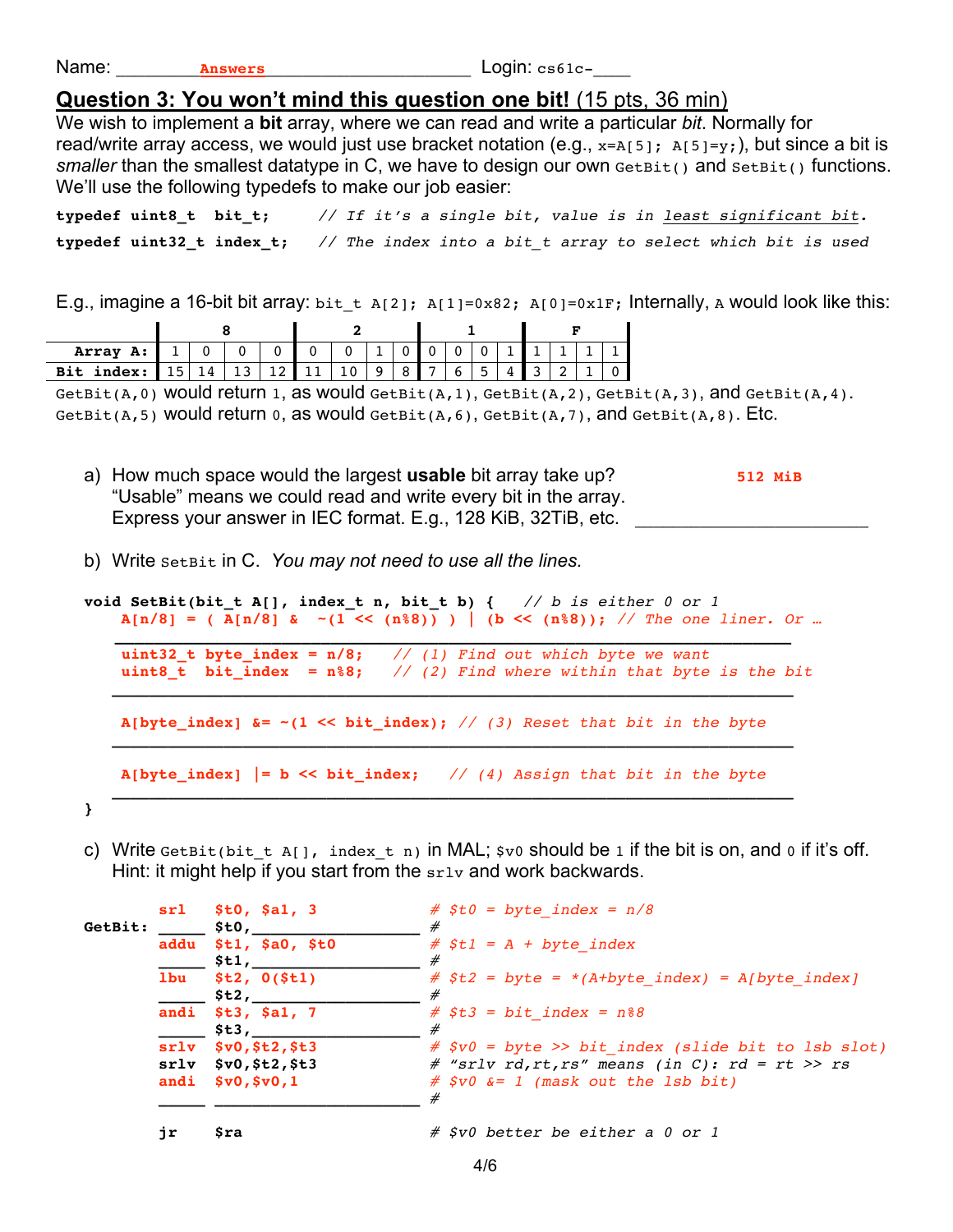| non-numeric values, etc.), but allocates its bits differently.                                                                                                                 |                                                                  |                                                               | <b>Question 4: Did somebody say "Free Lunch"?!</b> (15 pts, 36 min)<br>Consider two competing 5-bit floating point formats. Each contains the same fields (sign, exponent,<br>significand) and follows the same general rules as the 32-bit IEEE standard (denorms, biased exponent, |                                                 |                                                                             |  |  |  |  |  |  |
|--------------------------------------------------------------------------------------------------------------------------------------------------------------------------------|------------------------------------------------------------------|---------------------------------------------------------------|--------------------------------------------------------------------------------------------------------------------------------------------------------------------------------------------------------------------------------------------------------------------------------------|-------------------------------------------------|-----------------------------------------------------------------------------|--|--|--|--|--|--|
| Implementation "LEFT":                                                                                                                                                         | EE                                                               | $_{\rm FF}$                                                   | Implementation "RIGHT":                                                                                                                                                                                                                                                              |                                                 | $\mathbf{F}$<br><b>EEE</b>                                                  |  |  |  |  |  |  |
|                                                                                                                                                                                | scratch space (show all work here)                               |                                                               | scratch space (show all work here)                                                                                                                                                                                                                                                   |                                                 |                                                                             |  |  |  |  |  |  |
|                                                                                                                                                                                |                                                                  |                                                               |                                                                                                                                                                                                                                                                                      |                                                 |                                                                             |  |  |  |  |  |  |
| <b>Exponent Bias:</b><br>Denorm implicit exponent:<br>Number of NANs:                                                                                                          |                                                                  | $2^{\text{\#Es-1}}-1 = 2^{2-1}-1 = 1$<br>$-(Bias-1) = 0$<br>6 | <b>Exponent Bias:</b><br>Denorm implicit exponent:<br>Number of NANs:                                                                                                                                                                                                                |                                                 | $2^{\text{\#Es-1}}-1 = 2^{3-1}-1 = 3$<br>$-(Bias-1) = -2$<br>$\overline{2}$ |  |  |  |  |  |  |
| What                                                                                                                                                                           | <b>Number</b>                                                    | <b>Bit Pattern</b>                                            | What                                                                                                                                                                                                                                                                                 | <b>Number</b>                                   | <b>Bit Pattern</b>                                                          |  |  |  |  |  |  |
| Smallest non-<br>zero pos denorm                                                                                                                                               | $2^{\circ}x0.01 = \frac{1}{4}$                                   | $0b00001=0x1$                                                 | Smallest non-<br>zero pos denorm                                                                                                                                                                                                                                                     | $2^{-2} \times 0.1 = 1/8$                       | $0b00001=0x1$                                                               |  |  |  |  |  |  |
| Largest non-<br>infinite pos value                                                                                                                                             | $2^1x1.11=3.5$                                                   | $Ob01011=0xB$                                                 | Largest non-<br>infinite pos value                                                                                                                                                                                                                                                   | $2^3x1.1=12$                                    | $Ob01101=0xD$                                                               |  |  |  |  |  |  |
| <b>Negative</b><br><i>Infinity</i>                                                                                                                                             | $-\infty$                                                        | $0b11100=0x1C$                                                | <b>Negative</b><br><i>Infinity</i>                                                                                                                                                                                                                                                   | $-\infty$                                       | $0b11110=0x1E$                                                              |  |  |  |  |  |  |
| Mark every representable number in the range<br>[+0,1] as a vertical line on the number line below.<br>We've already done it for +0.<br>1/8<br>¼<br>$+0$<br>$\frac{1}{4}$<br>O | $\frac{1}{2}$<br>$\frac{3}{4}$<br>$\frac{3}{4}$<br>$\frac{1}{2}$ | 1<br>1                                                        | Mark every representable number in the range<br>[+0,1] as a vertical line on the number line below.<br>We've already done it for +0.<br>1/8<br>$+0$<br>¼<br>1/8<br>$\frac{1}{4}$ 3/8 $\frac{1}{2}$<br>0                                                                              | $\frac{3}{4}$<br>$\frac{1}{2}$<br>$\frac{3}{4}$ | 1                                                                           |  |  |  |  |  |  |
|                                                                                                                                                                                |                                                                  |                                                               | Which implementation is able to represent more <i>integers</i> , LEFT or $(RIGHT)$ ? (circle one)                                                                                                                                                                                    |                                                 |                                                                             |  |  |  |  |  |  |

Name: <u>Answers</u> 10001 2001 2005 2006